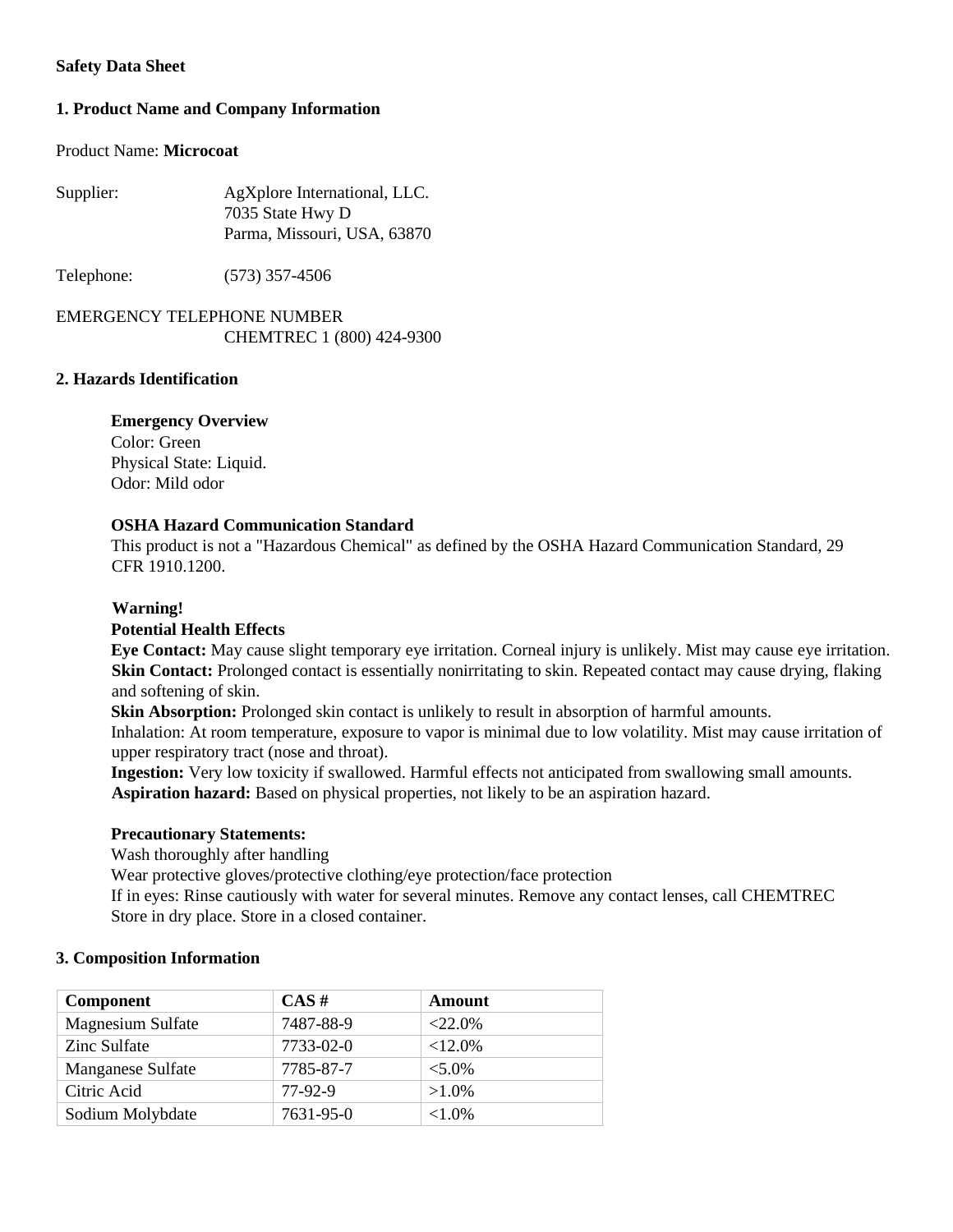### **4. First Aid Measures**

## **Description of first aid measures**

**General advice:** If potential for exposure exists refer to Section 8 for specific personal protective equipment. **Inhalation**: Move person to fresh air; if effects occur, consult a physician.

**Skin Contact:** Flush skin with plenty of water for at least 15 minutes while removing contaminated clothing and shoes. Wash clothing before reuse. Remove contaminated clothing and shoes. If irritation persists, seek medical attention.

**Eye Contact:** Flush eyes thoroughly with water for several minutes. Remove contact lenses after the initial 1-2 minutes and continue flushing for several additional minutes. If effects occur, consult a physician, preferably an ophthalmologist.

**Ingestion:** Call a physician or poison control center immediately. Rinse mouth. Do NOT induce vomiting. If vomiting occurs keep head low so that stomach content doesn't get into the lungs. Do not use mouth to mouth.

## **Indication of immediate medical attention and special treatment needed**

In case of a accident or unwellness, seek medical attention immediately

# **5. Fire Fighting Measures**

**Suitable extinguishing media:** Water fog or fine spray, Dry chemical fire extinguishers, Carbon dioxide fire extinguishers, Foam.

**Extinguishing Media to Avoid:** Do not use direct water stream. May spread fire.

**Specific Hazards arising from the substance or mixture:** Avoid inhaling the fumes

## **Advice for firefighters**

**Fire Fighting Procedures:** Keep people away. Isolate fire and deny unnecessary entry. Use water spray to cool fire exposed containers and fire affected zone until fire is out and danger of reigniting has passed. Fight fire from protected location or safe distance. Consider the use of unmanned hose holders or monitor nozzles. Immediately withdraw all personnel from the area in case of rising sound from venting safety device or discoloration of the container. Burning liquids may be extinguished by dilution with water. Do not use direct water stream. May spread fire. Move container from fire area if this is possible without hazard. Burning liquids may be moved by flushing with water to protect personnel and minimize property damage.

**Special Protective Equipment for Firefighters**: Wear positive-pressure self-contained breathing apparatus (SCBA) and protective firefighting clothing (includes firefighting helmet, coat, trousers, boots, and gloves). If protective equipment is not available or not used, fight fire from a protected location or a safe distance.

## **6. Accidental Release Measures**

**Personal precautions, protective equipment and emergency procedures:** Spilled material may cause a slipping hazard. Keep unnecessary and unprotected personnel from entering the area. Use appropriate safety equipment. For additional information, refer to Section 8, Exposure Controls and Personal Protection.

**Environmental precautions**: Prevent from entering into soil, ditches, sewers, waterways and/or groundwater. See Section 12, Ecological Information.

**Methods and materials for containment and cleaning up**: Contain spilled material if possible. Absorb with inert material and dispose of in accordance with applicable regulations (Disposal Section 13)

## **7. Handling and Storage**

**General Handling:** Do not eat or drink while working. Before making transfer operations, assure that there aren't any incompatible material residuals in the containers. Contaminated clothing should be changed before entering eating areas. See section 8 for protective equipment.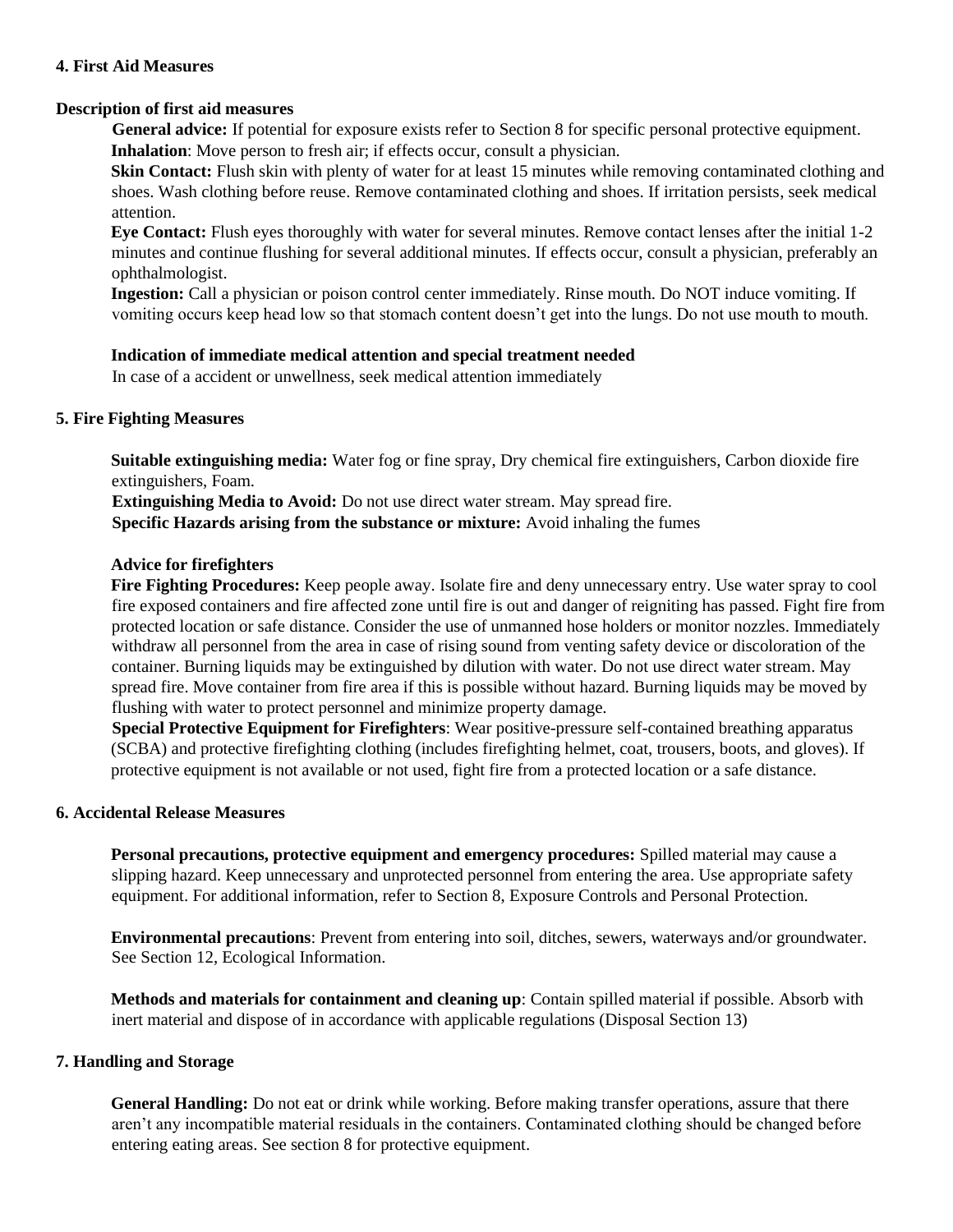### **Storage**

Store away from direct sunlight or ultraviolet light. Keep container tightly closed when not in use. Store in a dry place. Protect from atmospheric moisture.

Store in the following material(s): Stainless steel. Aluminum. Plasite 3066 lined container. 316 stainless steel. Opaque HDPE plastic container.

Shelf life: Use within 12.0 Months

Do not freeze, may cause degradation.

### **8. Exposure Controls and Personal Protection**

#### **Personal Protection**

**Eye/Face Protection:** Use safety glasses (with side shields). If there is a potential for exposure to particles which could cause eye discomfort, wear chemical goggles.

**Skin Protection:** Wash off immediately with soap and plenty of water removing all contaminated clothes and shoes. If skin irritation persists, call a physician.

**Hand protection:** Wear appropriate protective gloves to prevent skin exposure. Consistent with general hygienic practice for any material, skin contact should be minimized.

**Respiratory Protection**: Respiratory protection should be worn when there is a potential to exceed the exposure limit requirements or guidelines. If there are no applicable exposure limit requirements or guidelines, wear respiratory protection when adverse effects, such as respiratory irritation or discomfort have been experienced, or where indicated by your risk assessment process. In misty atmospheres, use an approved particulate respirator. The following should be effective types of air purifying respirators: Organic vapor cartridge with a particulate prefilter.

**Ingestion:** Use good personal hygiene. Do not consume or store food in the work area. Wash hands before smoking or eating.

#### **Engineering Controls**

**Ventilation:** Use local exhaust ventilation, or other engineering controls to maintain airborne levels below exposure limit requirements or guidelines. If there are no applicable exposure limit requirements or guidelines, general ventilation should be sufficient for most operations. Local exhaust ventilation may be necessary for some operations.

### **9. Physical and Chemical Properties**

Appearance

| <b>Physical State</b>            | Liquid.                   |
|----------------------------------|---------------------------|
| Color                            | Light to dark brown color |
| Odor                             | Mild odor                 |
| Odor Threshold                   | No test data available    |
| pH                               | No test data available    |
| <b>Freezing Point</b>            | No test data available    |
| <b>Flash Point</b>               | No test data available    |
| <b>Evaporation Rate</b>          | Not Established           |
| Vapor Pressure                   | No test data available    |
| Specific Gravity                 | $(H2O = 1) 1.33$          |
| Solubility in water (by weight)  | Dispersible               |
| <b>Autoignition Temperature</b>  | No test data available    |
| <b>Decomposition Temperature</b> | No test data available    |
| Viscosity                        | No test data available    |
| <b>Liquid Density</b>            | $11.1$ lbs/gal            |
|                                  |                           |

#### **10. Stability and Reactivity**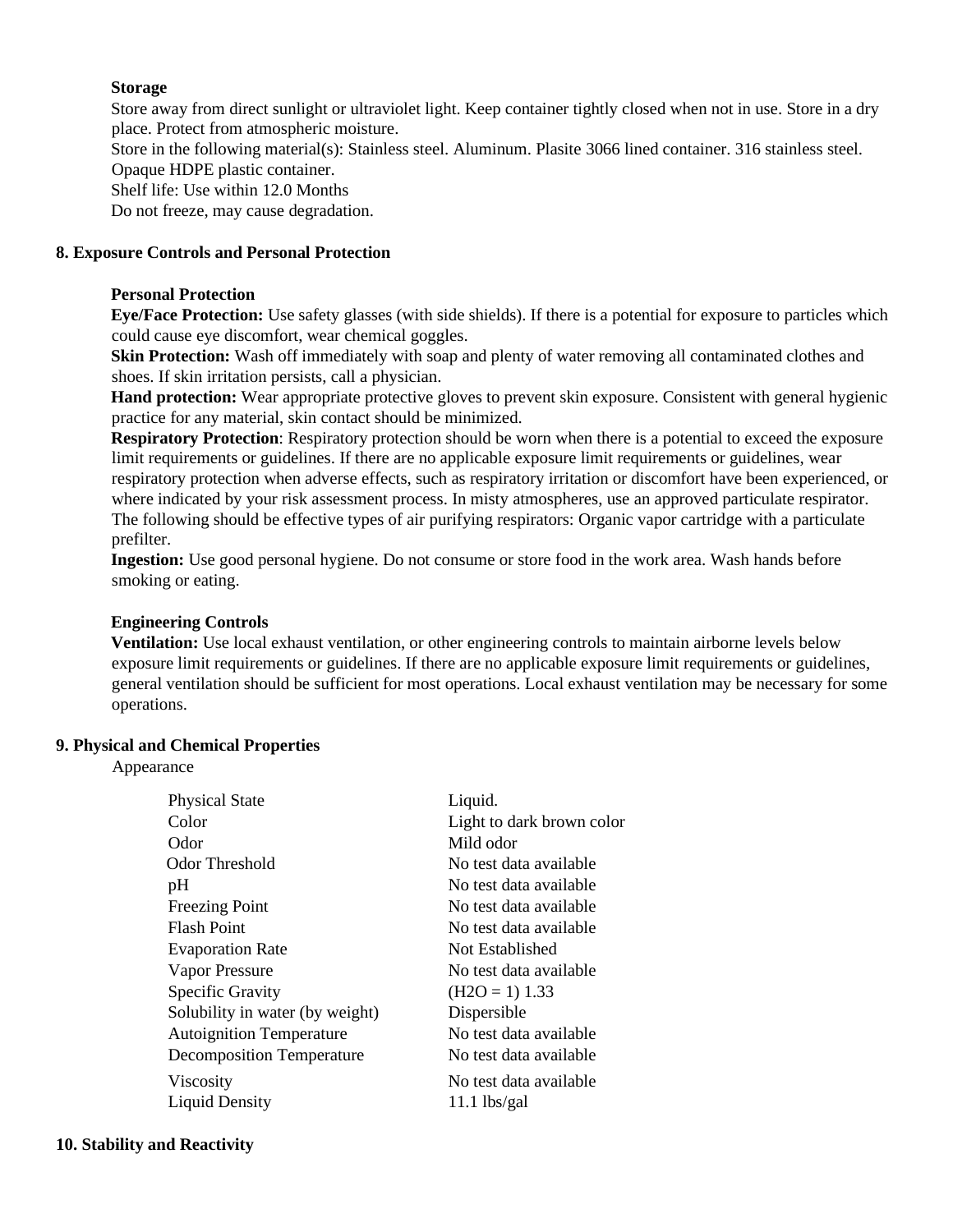## **Reactivity**

No dangerous reaction known under conditions of normal use.

**Chemical stability** 

Stable under recommended storage conditions. See Storage, Section 7

**Possibility of hazardous reactions:** Stable under normal conditions

**Conditions to Avoid:** Exposure to elevated temperatures can cause product to decompose. Avoid direct sunlight or ultraviolet sources. Stable under normal conditions.

**Incompatible Materials:** Avoid contact with: Strong acids. Strong bases. Strong oxidizers.

# **Hazardous decomposition products**

Decomposition products depend upon temperature, air supply and the presence of other materials.

**Decomposition products can include and are not limited to**: Aldehydes. Alcohols. Ethers. Organic Acids.

# **11. Toxicological Information**

**Routes of Exposure:** Eye Contact: May cause irritation. Skin contact: Can be absorbed, may cause irritation. Inhalation: Unknown. Ingestion: Unknown.

**Exposure Symptoms:** Burning and skin damage. Eye irritation-stinging, tearing, redness, swelling, and blurred vision. Allergic skin reaction some redness and rash.

**Acute and Chronic effects:** Components may be absorbed into the body through the skin. Contact may irritate or burn eyes. Prolonged inhalation may be harmful. Prolonged exposures may cause chronic effects.

**Acute Toxicity Oral**   $N/A$ **Dermal**  N/A **Eye damage/eye irritation**  May cause slight temporary eye irritation. Mist may cause eye irritation. **Skin corrosion/irritation**  N/A

**Carcinogenicity**  N/A

# **12. Ecological Information**

.

**Toxicity**  Material is practically non-toxic to aquatic organisms on an acute basis.

**Ecological information of the mixture: Aquatic Acute Toxicity** EC50 Algae: N/A LC50 Crustacea: N/A LC50 Fish: N/A **Persistence and Degradability**  Material is readily biodegradable. **Bioaccumlative potential Ecological information of the mixture:** Bioaccumlation: No data available **Mobility in Soil**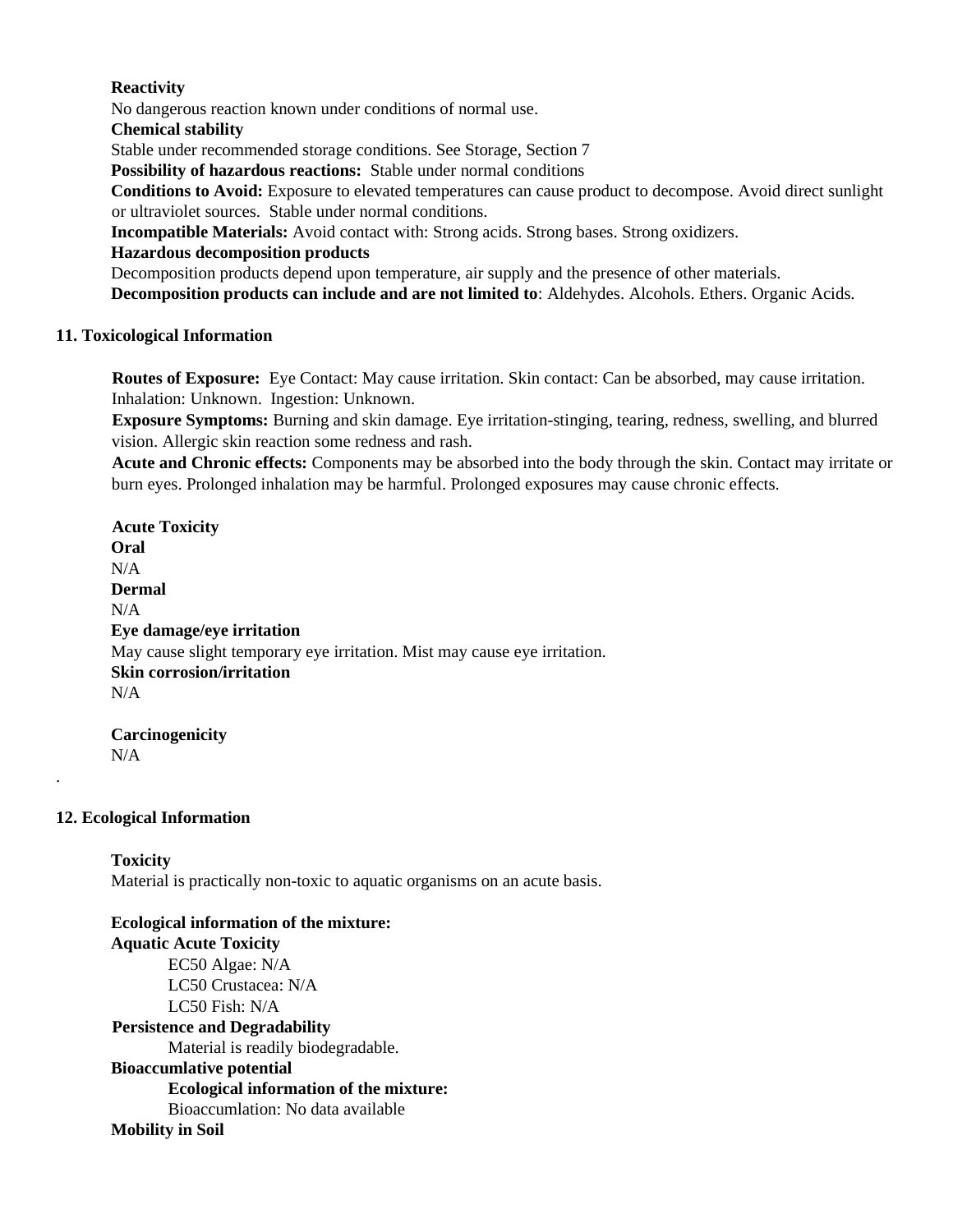# **Ecological information of the substance:** Mobility in Soil: N/A **Other adverse effects:**  None Use according to criteria of good industrial practice, avoiding product dispersion in the environment.

### **13. Disposal Considerations**

DO NOT DUMP INTO ANY SEWERS, ON THE GROUND, OR INTO ANY BODY OF WATER. If possible, recover the product, otherwise dispose of in authorized landfill. AS YOUR SUPPLIER, WE HAVE NO CONTROL OVER THE MANAGEMENT PRACTICES OR MANUFACTURING PROCESSES OF PARTIES HANDLING OR USING THIS MATERIAL.

### **14. Transport Information**

**DOT Non-Bulk** 

Not Regulated

**DOT Bulk** 

Not Regulated

### **15. Regulatory Information**

## **OSHA Hazard Communication Standard**

This product is not a "Hazardous Chemical" as defined by the OSHA Hazard Communication Standard, 29 CFR 1910.1200.

## **SARA Hazardous Categories**

| Immediate (Acute) Health Hazard   | Nο           |
|-----------------------------------|--------------|
| Delayed (Chronic) Health Hazard   | Nο           |
| Fire Hazard                       | Nο           |
| Reactive Hazard                   | Nο           |
| Sudden Release of Pressure Hazard | $N_{\Omega}$ |

**CERCLA Hazardous Substances List (40 CFR 302.4)** Not Listed

**Clean Air Act, SARA 312** No Hazardous Air Pollutants (HAPs) **SARA 311 Hazardous Substances** No **SARA 302 Extremely Hazardous Substances** No

### **US. Toxic Substances Control Act**

All components of this product are on the TSCA Inventory or are exempt from TSCA Inventory requirements under 40 CFR 720.30

## **16. Other Information**

| <b>Hazard Rating System</b> |        |      |            |
|-----------------------------|--------|------|------------|
| <b>NFPA</b>                 | Health | Fire | Reactivity |
|                             |        |      |            |

#### **Date of Preparation: 3/15/2018**